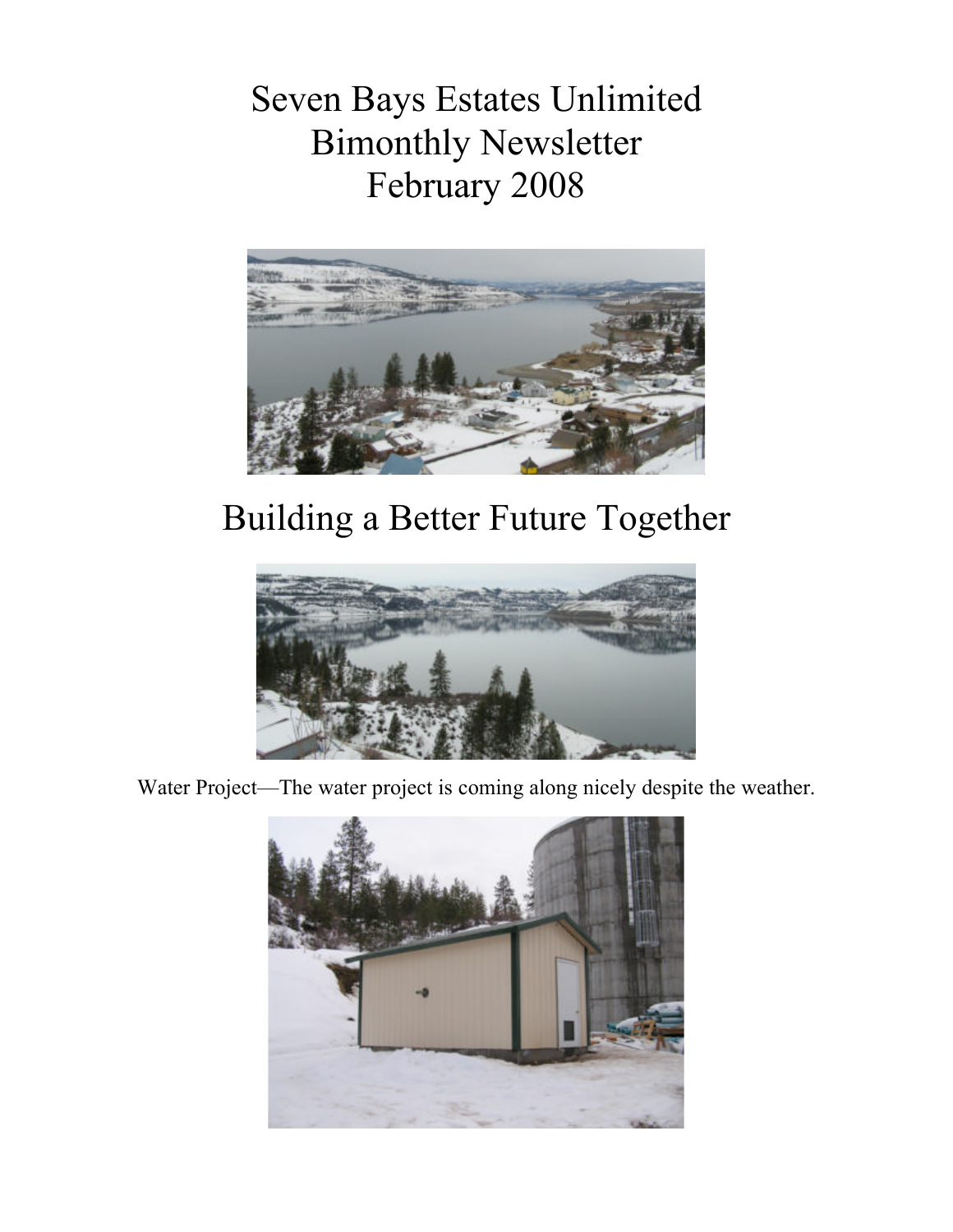

*Above is the pump house from the outside. Now they are getting the electrical fitting installed. Rick Graf, Rich Christopherson, Jed DeBord and Joe Brinkman pictured above. To the side, inspecting throughout, is Annie Graf.*



As you can see the pump house is almost complete. As soon as the snow melts, we can start digging the trench, laying the pipe up the hill, and tying into the existing line on Airport Way. Everything has been purchased, except for some incidentals that may come up. The only unknowns are the electrician and excavator costs. With all of the conduit work, power panel, heater, lights, etc. set in place, there shouldn't be too much left for the electrician to do. We will have quotes from rental agencies to ensure we are getting the best deal possible on the excavator.

People involved in the water project so far are Rick Graf, Joe Brinkman, Jed DeBord, Warren Damschen, Darrell & Linda Schindler, Rich Christopherson, Mac McLaughlin, Aaron Michael, Jeremy Sewell, Craig Tiedeman, Roy & Della Graffis, and Nick Naccarato.

#### **Why was Phase 2 important?**

We spent a lot of money on engineering and the addition of the new tank. We are not realizing the full benefit of that tank until it is connected through completion of Phase 2. Last year, during the peak season, our maintenance staff reported the airport and fry tank empty at times during the early morning hours. We have added quite a few houses in the fall to pull water from the airport tank and more will be added this year. Completion of Phase 2 ensures that no one runs out of water, thus causing the necessity of restrictions on water use.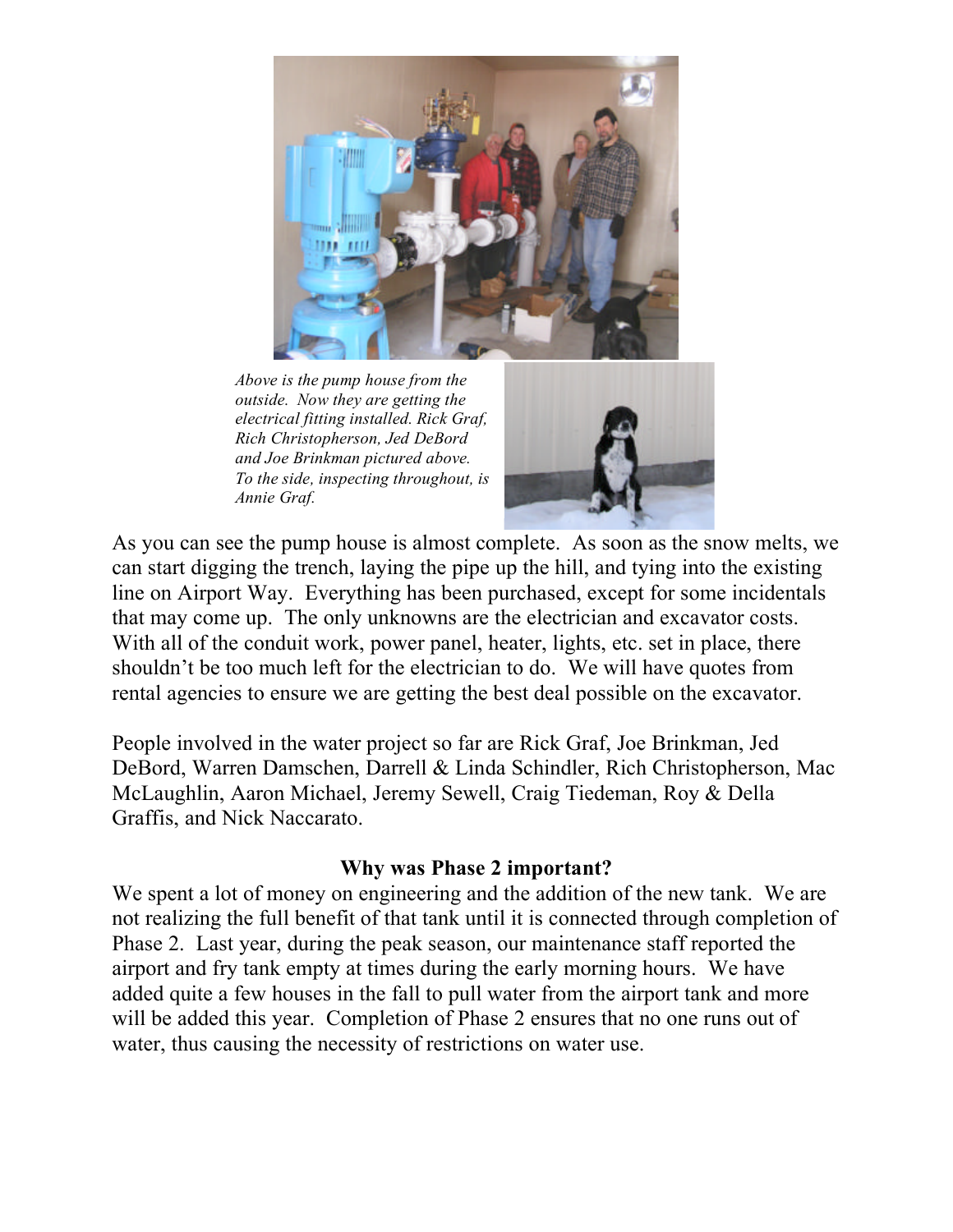## **The Answer is Clearly Yes!**

Do we have enough water available now and for the future? The State of Washington, through the Department of Ecology, has allotted Seven Bays a "Water Right" of up to 360 acre feet per year, or 117,298,368 gallons per year. In 2007, we used 67,174,934 gallons or 57% of our water right. This included service to the Marina and Colville Tribe's camp ground. We now serve 82% of our lots. At 100%, we would use only 70% of the water right and usage is expected to drop when water meters are installed by 2017.

So, our water right is excellent. *George Cordier*

## **Volunteer Back-Up Bookkeeper**

Maxine Jones has volunteered to provide back-up for the office work. She has been putting the newly developed desk manual to the test. She is dedicated and fun to work with. Thank you Maxine!

## **Official Website for Seven Bays**

I hope you took the time to review our official website. (http://sevenbaysestates.com).

#### **Newsletter**

Pictures, suggestions, and stories for future newsletters? Contact Linda Schindler through the office, 725-5027.

## **Volunteer Firefighters Needed!**

If you would like to join, please contact Gary Phillips at 725 0228.

## **Red Hat Sassy Lassies Events**

Karen Ostrander and Gladys McLaughlin have picked March 25 as the date for the next Red Hat event. It will be lunch at Mary's Café at Bridgecreek Farms. The phone tree will be started with details later. If you would like to join our Red Hat group (\$3 a year) call Maxine Jones at 725-8339.

## **Community Center Events**

Daily--Men's' Coffee Club 6:30 am-8 am M-F--Yoga 9 am-10 am M, W--Line Dancing 10 am-11:30 am Friday—Line Dancing 11:00 am-12:30 pm Friday: Cleanup 10 am-11 am Sunday: Lake Roosevelt Bible Church Services 10 am to 12 Noon 3<sup>rd</sup> Thursday-monthly--Birthday Potluck 5:30 pm-7 pm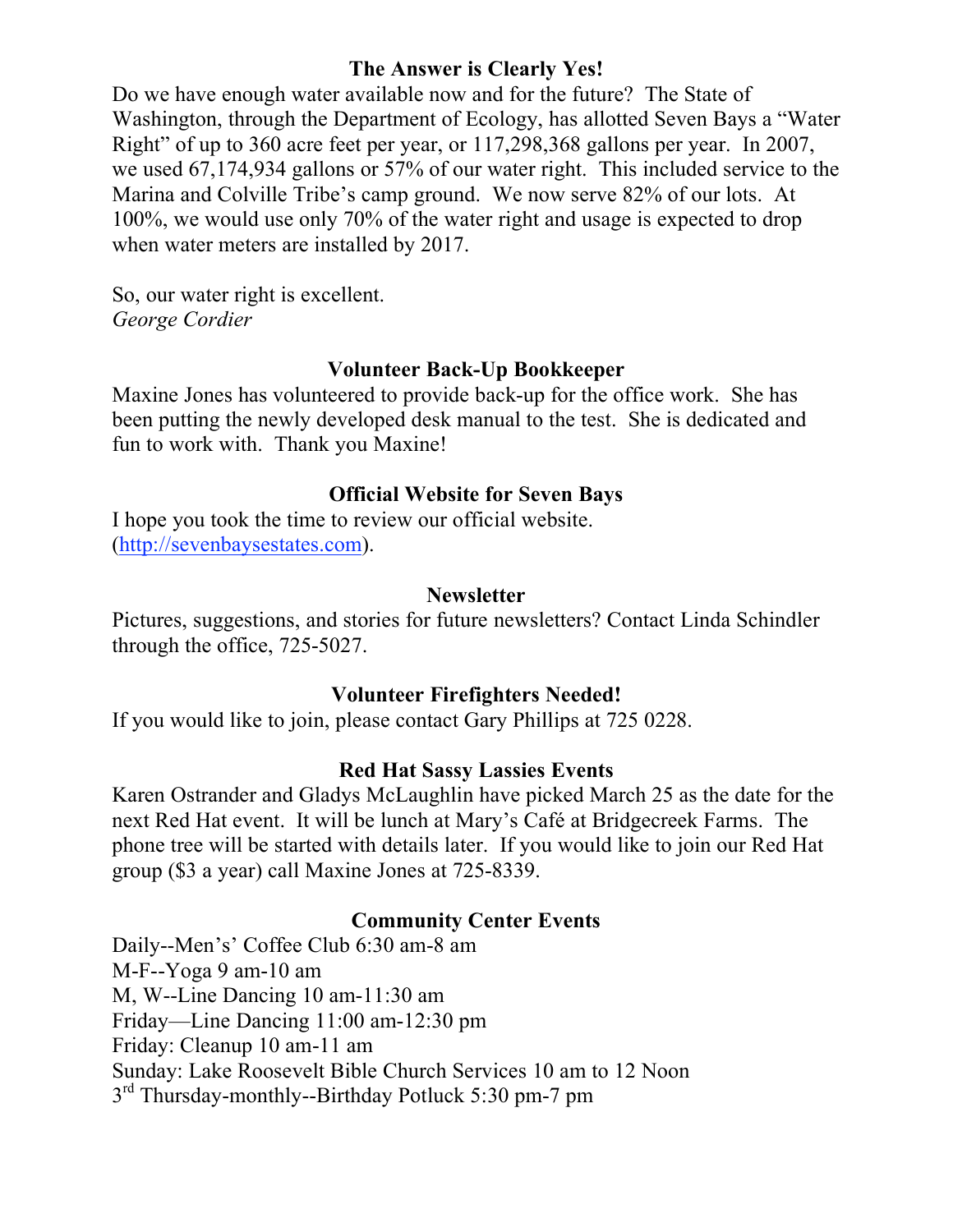#### **Special Community Events**

**Ladies Bunco**: The ladies will be playing Bunco March 18 at 1 p.m. If you want to join in and/or be added to the Bunco list for future games, call Nancy Wolfrum at 725-0468

**Creston Drug & Alcohol Community Awareness Meeting**: Thursday February 28 at 5:30 p.m.

**Board Meeting**: March 15 at 9a.m.

**Celebration of Life Service**: April 12, in honor of Steve Davis.

**Steve Davis Memorial Creston High School Student Scholarship Award**: Steve Davis, a long-time resident of Seven Bays and active member of our community by serving on the Board, helping the community on a volunteer basis, and participating in community activities, lost his long-time battle with cancer on January 9. Seven Bays members are working with the Davis family and the Creston School District to create this special award. More information will be coming soon!

**Board Member Meeting**: Ratification of the proposed budget for Fiscal Year 2008-2009 on April 19.

#### **Community Center Maintenance**

Our maintenance staff and Rick Graf stripped and waxed the floors in the Community Center. Darrell Schindler helped a little and Linda spent four hours cleaning the edges of the floor. It is now confirmed that she is completely out of shape as it took a week for her legs to stop hurting. Thank you guys.

The goal now is to buff the floor once a month and wax it every six months.

## **William (Mac) McMurray**

On January 12, 2008, Mac was hit by a car in his wheelchair. He suffered broken bones, both bones in his lower leg, and numerous hard landing abrasions. He will be at the San Diego VA Spinal Cord Unit until about March 22, 2008. Most of you who know Susie and Mac know that they both had a very bad year last year too. Let's pray the bad times are over and they have smooth sailing from here.